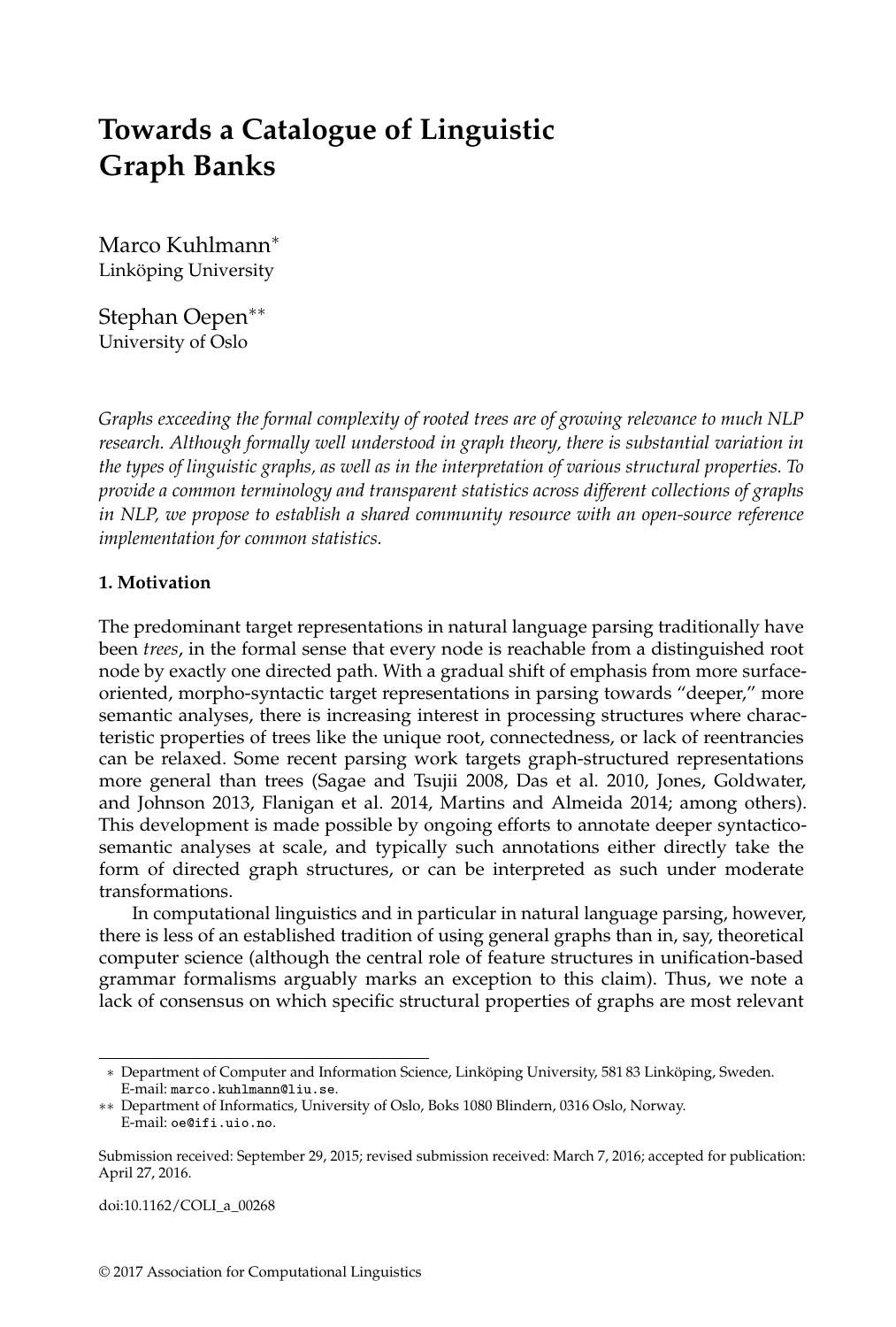in terms of linguistic adequacy or formal effects on models and algorithms. As has been the case for various subclasses of mildly non-projective dependency trees, for example, we expect that the design of parsing algorithms for graph-structured target representations will benefit from the algebraic study of relevant graph subclasses. In this work, we seek to initiate a community process of systematizing the landscape of graph representations of linguistic structure, with particular emphasis on syntacticosemantic analysis. We present a "pilot" study over a selective sample of extant collections of linguistic graphs (Section 2), propose an initial inventory of formally well-defined properties (Section 3), and demonstrate how contrastive statistics over graph banks can contribute to improved understanding of different frameworks (Section 4). Finally we present a proposal for community follow-up action—which we hope may elicit more in-depth discussion of formal and linguistic differences across graph banks (Section 5).

## **2. A Menagerie of Graph Banks**

For this study, we consider four larger graph banks that are generally available (through the Linguistic Data Consortium) and have already been applied in training and evaluation of data-driven parsers. To capture relevant variation, this selection represents different (and arguably increasing) levels of abstraction over the surface signal and its syntactic structure, viz. (a) Combinatory Categorial Grammar word–word dependencies (CCD); (b) Semantic Dependency Parsing targets from SemEval 2014 and 2015 (SDP); (c) the Elementary Dependency Structures (EDS) of Oepen and Lønning (2006); and (d) Abstract Meaning Representation (AMR; Banarescu et al. 2013). Additional candidate graph banks for inclusion in a community-maintained on-line catalogue are, for example, the Groningen Meaning Bank (GMB; Basile et al. 2012), Universal Conceptual Cognitive Annotation (UCCA; Abend and Rappoport 2013), as well as combinations of layers of annotations from the Penn Treebank (PTB; Marcus, Santorini, and Marcinkiewicz 1993) and OntoNotes (Hovy et al. 2006) ecosystems. Also, recent work on "deeper" syntax (Ballesteros et al. 2015) and the Universal Dependencies initiative (de Marneffe et al. 2014) push towards increasing use of non-tree structures.

There are multiple linguistic and formal differences between these resources. Most importantly, CCD and SDP represent **bilexical dependencies**, where graph nodes correspond to surface lexical units (words or tokens). In contrast, EDS and AMR take the form of **semantic networks** (or conceptual graphs), where nodes represent concepts and there need not be an explicit mapping to surface linguistic forms. In Section 3, we discuss some of the ramifications of this fundamental contrast for the analysis of semantically vacuous surface elements and other formal graph properties.

*CCG Dependencies (*CCD*).* Hockenmaier and Steedman (2007) construct CCGbank from a combination of careful interpretation of the syntactic annotations in the PTB with additional, manually curated lexical and constructional knowledge. In CCGbank (LDC2005 T13), the strings of the venerable PTB *Wall Street Journal* (WSJ) corpus are annotated with pairs of (a) CCG syntactic derivations and (b) sets of semantic bilexical dependency triples, which we term CCD. The latter "include most semantically relevant non-anaphoric local and long-range dependencies" and are suggested by the CCGbank creators as a proxy for predicate–argument structure. Although CCD has mainly been used for contrastive parser evaluation (Clark and Curran 2007, Fowler and Penn 2010; among others), there is current work that views each set of triples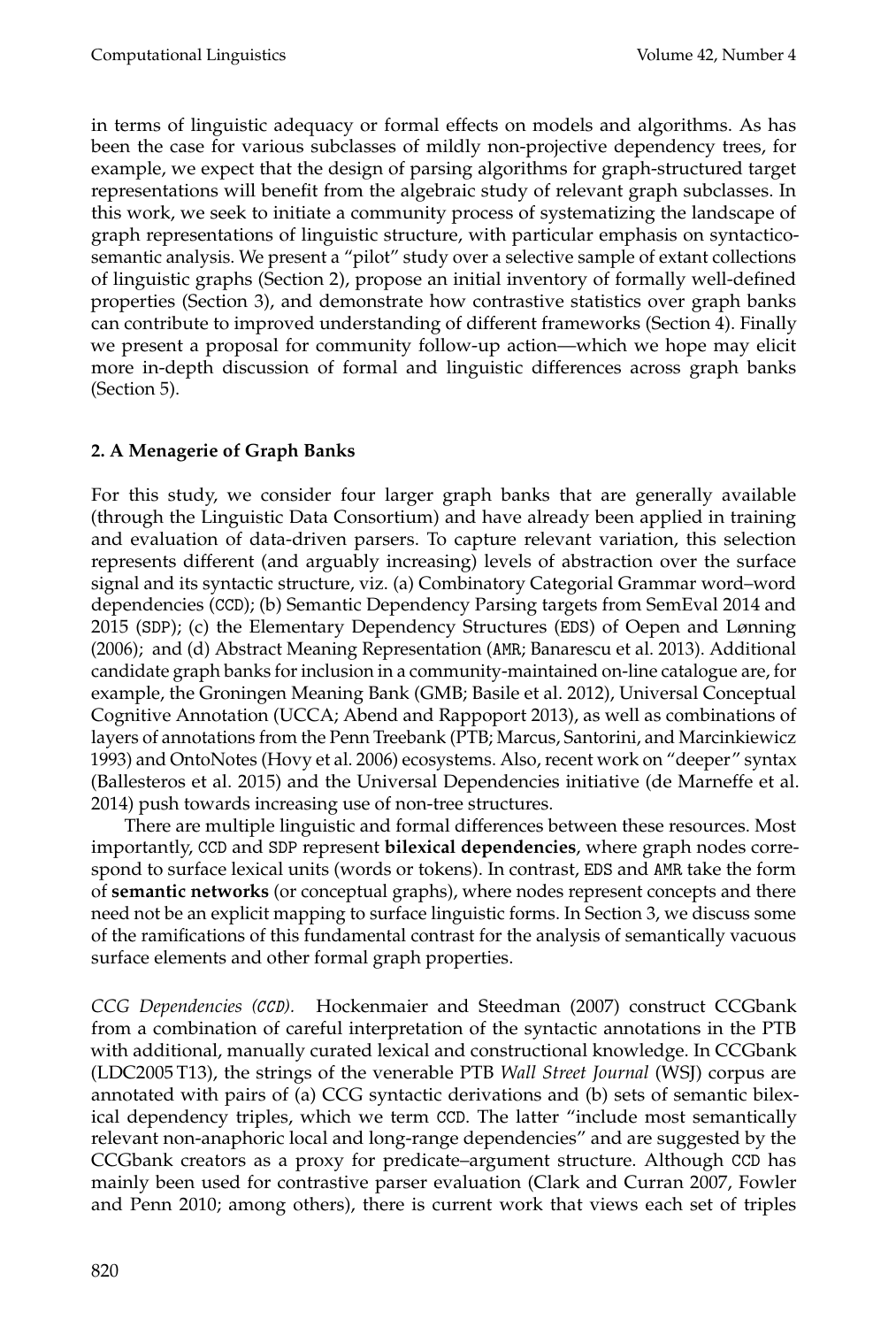as a directed graph and parses directly into these target representations (Du, Sun, and Wan 2015).

*SDP 2014 and 2015:* DM *and* PSD*.* For the SDP tasks at SemEval, Oepen et al. (2014, 2015) prepared aligned sets of semantic dependency graphs over the same WSJ text by reduction (i.e., lossy conversion) of independently developed syntactico-semantic treebanks into bilexical semantic dependencies. SDP (LDC2016 T10) comprises multiple linguistic frameworks, but for our pilot comparison we focus on two sets of target representations that are *not derivative* of the PTB, viz. (a) DELPH-IN MRS-Derived Dependencies (DM; Oepen and Lønning 2006, Ivanova et al. 2012) and (b) Prague Semantic Dependencies (PSD; Hajič et al. 2012, Miyao, Oepen, and Zeman 2014). Both are rooted in general theories of grammar—Head-Driven Phrase Structure Grammar (Pollard and Sag 1994) and Prague Functional Generative Description (FGD; Sgall, Hajičová, and Panevová 1986), respectively—and there are numerous current reports on parsing into these target representations.

*Elementary Dependency Structures (*EDS*).* The DM bilexical dependencies originally derive from the underspecified logical forms of Copestake et al. (2005), which Oepen and Lønning (2006), by elimination of scope constraints, reduced to variable-free, unordered semantic dependency graphs called EDS (also included in LDC2016 T10). These graphs are formally—if not linguistically—equivalent to AMR (see the next description). Nodes in EDS are independent of surface lexical units, but for each node there is an explicit, manyto-one mapping onto sub-strings of the underlying linguistic signal. Thus, we include EDS as a middle ground between the node-ordered lexicalized dependency graphs of CCD and SDP and the unordered AMR graphs, which provide no overt links to the surface signal.

*Abstract Meaning Representation (*AMR*).* Unlike the bilexical dependency graphs of CCD, DM, and PSD, AMR eschews explicit syntactic derivations and consideration of the syntax–semantics interface; it rather seeks to directly annotate "whole-sentence logical meanings" (Banarescu et al. 2013). Node labels in AMR name abstract concepts, which in large part draw on the ontology of OntoNotes predicate senses and corresponding semantic roles. Nodes are not overtly related to surface lexical units, and thus are unordered. Although AMR has its roots in semantic networks and earlier knowledge representation approaches (Langkilde and Knight 1998), largerscale manual AMR annotation is a recent development only. We sample two variants of AMR, viz. (a) the graphs as annotated in AMRBank 1.0 (LDC2014 T12), and (b) a normalized version that we call AMR−<sup>1</sup> , where so-called "inverse roles" (like ARG0-of) are reversed. Such inverted edges are frequently used in AMR in order to render the graph as a single rooted structure, where the root is interpreted as the top-level focus.<sup>1</sup> In Section 3, we map this interpretation to our concept of *top* nodes for both AMR and AMR<sup>-1</sup>. Flanigan et al. (2014) published the first parser targeting AMR, and the state of the art has been repeatedly updated since.

<sup>1</sup> The graph bank is natively constructed and released with inverted edges, but for parser evaluation the  $AMR^{-1}$  normalization is typically assumed; our conversion builds on the code of Cai and Knight (2013).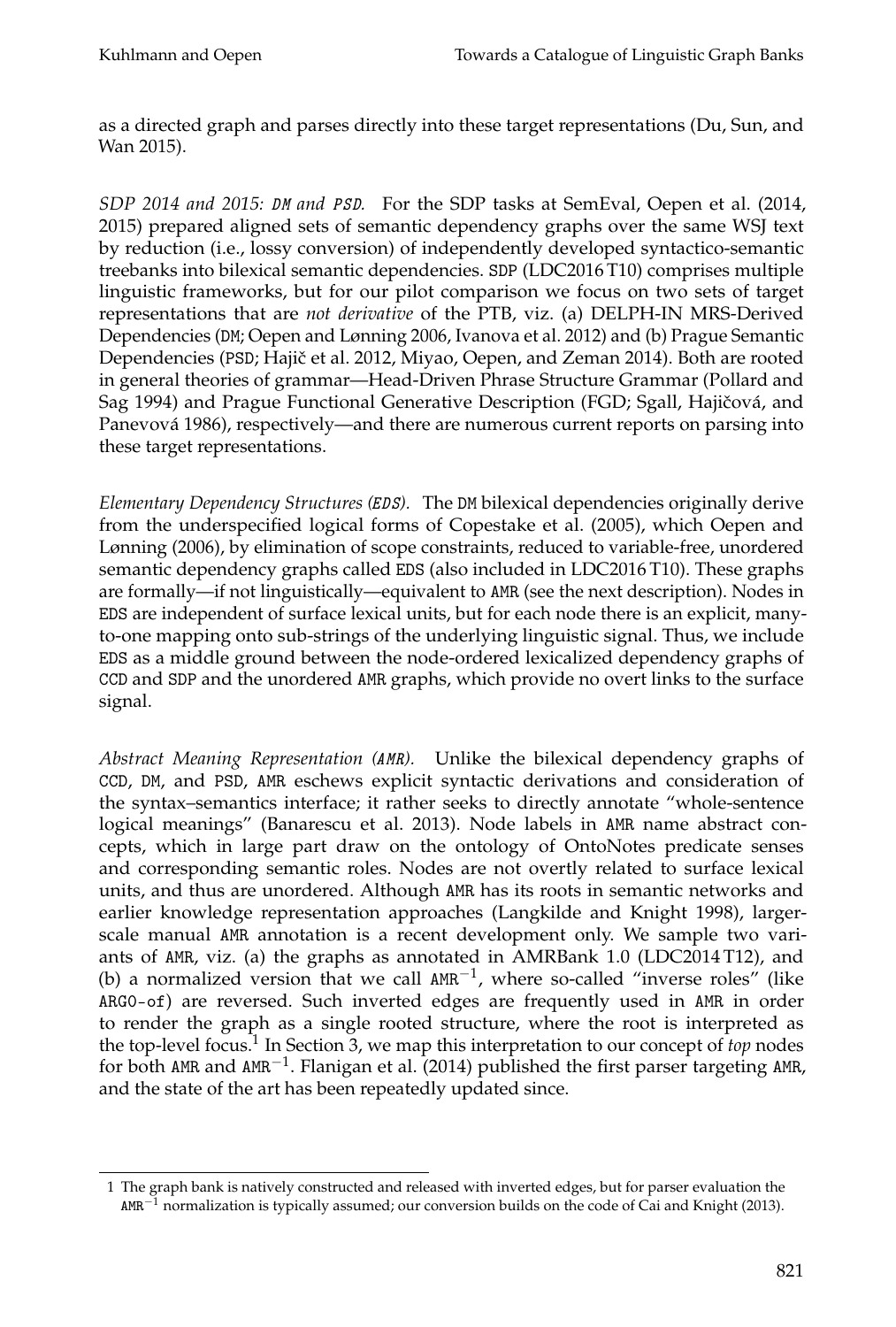## **3. Graph Properties and Statistics**

To help understand the similarities and differences in our sample of graph banks, in this section we propose an initial inventory of formally well-defined graph properties and calculate contrastive statistics; these are given in Table 1. For all resources, our statistics are computed for the designated training segments (e.g., Sections 02 through 21 for the PTB-derived CCGbank).

The structures in our graph banks can all be viewed as **directed graphs** or **digraphs**. A digraph is a pair  $G = (V, E)$  where *V* is a set of **nodes** and  $E \subseteq V \times V$  is a set of **edges**. The number of graphs and their average token counts (following PTB conventions) and node counts are given in rows (01) to (03) in the top part of Table 1. A higher proportion of nodes per token in EDS reflects its frequent use of lexical decomposition, for example, in nominalizations, compounding, and comparatives. In all representations, both nodes and edges are *labeled* with various data, such as lemmata, parts of speech, or predicates, and semantic roles, respectively. The number of labels varies greatly; counts for edge labels are given in row (04).

*Singletons.* CCD, DM, and PSD maintain technical compatibility with a strong tradition in syntactic dependency parsing: Tokens of the surface string correspond one-to-one to

#### **Table 1**

Sample statistics for each full graph bank (top) and for the common "control" subset (bottom); some metrics are average percentages over full graphs (%*g*), others over individual nodes (%*n*).

|                 |      |                                   | CCD    | DM     | PSD    | EDS   | AMR            | $\mathtt{AMR}^{-1}$ |
|-----------------|------|-----------------------------------|--------|--------|--------|-------|----------------|---------------------|
| <b>COUNTS</b>   | (01) | number of graphs                  | 39604  | 35656  | 35656  | 35656 | 10309          | 10309               |
|                 | (02) | average number of tokens          | 23.47  | 22.51  | 22.51  | 22.51 | 20.62          | 20.62               |
|                 | (03) | average number of nodes per token | 0.88   | 0.77   | 0.64   | 0.99  | 0.67           | 0.67                |
|                 | (04) | number of edge labels             | 6      | 59     | 90     | 10    | 135            | 100                 |
| <b>TREENESS</b> | (05) | $\%$ <sub>g</sub> trees           | 1.45   | 2.31   | 42.26  | 0.98  | 52.48          | 18.60               |
|                 | (06) | $\%$ <sub>g</sub> treewidth one   | 29.27  | 69.82  | 43.08  | 65.37 | 52.72          | 52.72               |
|                 | (07) | average treewidth                 | 1.742  | 1.303  | 1.614  | 1.352 | 1.524          | 1.524               |
|                 | (08) | maximal treewidth                 | 5      | 3      | 7      | 3     | $\overline{4}$ | $\overline{4}$      |
|                 | (09) | average edge density              | 1.070  | 1.019  | 1.073  | 1.047 | 1.065          | 1.065               |
|                 | (10) | $\%$ <sub>n</sub> reentrant       | 28.09  | 27.43  | 11.41  | 28.42 | 5.23           | 18.95               |
|                 | (11) | $\%$ <sub>g</sub> cyclic          | 1.28   | 0.00   | 0.00   | 0.04  | 3.15           | 0.71                |
|                 | (12) | $\%$ <sub>g</sub> not connected   | 12.53  | 6.57   | 0.70   | 1.49  | 0.00           | 0.00                |
|                 | (13) | $\%$ <sub>g</sub> multi-rooted    | 99.67  | 99.49  | 99.33  | 98.75 | 0.00           | 77.50               |
|                 | (14) | percentage of non-top roots       | 47.78  | 44.94  | 4.34   | 41.15 | 0.00           | 19.39               |
| ORDER           | (15) | average edge length               | 2.582  | 2.684  | 3.320  |       |                |                     |
|                 | (16) | $\%$ <sub>g</sub> noncrossing     | 48.23  | 69.21  | 64.61  |       |                |                     |
|                 | (17) | $\%$ <sub>g</sub> pagenumber two  | 98.64  | 99.55  | 98.07  |       |                |                     |
| CONTROL         | (01) | number of graphs                  | 87     | 87     | 87     | 87    | 87             | 87                  |
|                 | (03) | average number of nodes per token | 0.88   | 0.79   | 0.64   | 1.01  | 0.66           | 0.66                |
|                 | (05) | $\%$ <sub>g</sub> trees           | 1.15   | 1.15   | 45.98  | 1.15  | 60.92          | 3.45                |
|                 | (06) | $\%$ <sub>g</sub> treewidth one   | 37.93  | 81.61  | 47.13  | 81.61 | 60.92          | 60.92               |
|                 | (07) | average treewidth                 | 1.644  | 1.184  | 1.540  | 1.184 | 1.402          | 1.402               |
|                 | (09) | average edge density              | 1.057  | 1.011  | 1.061  | 1.028 | 1.038          | 1.038               |
|                 | (10) | $\%$ <sub>n</sub> reentrant       | 28.92  | 27.73  | 10.28  | 27.77 | 2.88           | 21.09               |
|                 | (11) | $\%$ <sub>g</sub> cyclic          | 0.00   | 0.00   | 0.00   | 0.00  | 2.30           | 0.00                |
|                 | (12) | $\%$ <sub>g</sub> not connected   | 6.90   | 3.45   | 1.15   | 1.15  | 0.00           | 0.00                |
|                 | (13) | $\%$ <sub>o</sub> multi-rooted    | 100.00 | 100.00 | 100.00 | 98.85 | 0.00           | 93.10               |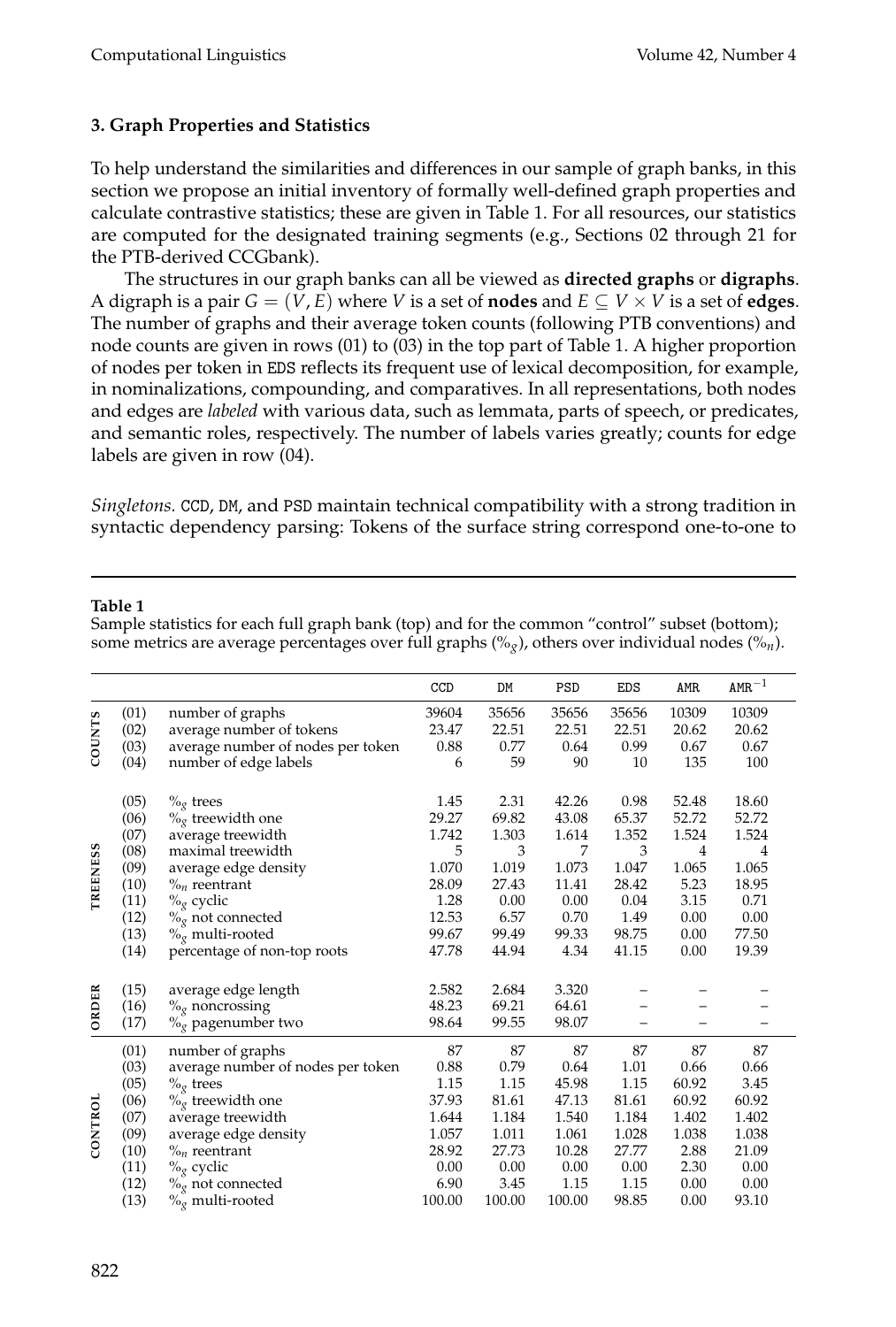the nodes of the graph representing its syntactico-semantic analysis. For semantically vacuous surface elements, these graphs include nodes that are (a) isolated in the structure (with in- and out-degree zero) and (b) not designated as top nodes (see below).<sup>2</sup> Such nodes—called *singletons*—have no significance for meaning representation and are excluded from all graph statistics, for increased comparability, except in row (02).

*Treeness.* A digraph *G* is called a (rooted) **tree** if there exists a node *r*, the **root**, such that every node of *G* is reachable from *r* via a unique directed path. Although trees make up the minority of the structures in our sample of graph banks, their exact proportion varies greatly: from 0.98% in EDS to 52.48% in AMR (row 05). This percentage decreases to 18.60% for AMR<sup>-1</sup>, where normalizing the inverted edges creates a significant number of reentrancies. The second-highest proportion of trees (42.26%) is observed in PSD, which here appears to show its origins in the underlying FGD tectogrammatical trees, where synthetic nodes and explicit identity edges serve to encode argument sharing across predicates (Miyao, Oepen, and Zeman 2014).

*Treewidth.* Intuitively, even a graph that is not a tree may be more or less "like" a tree. One well-known measure that can be used to quantify the "treeness" of a graph is its **treewidth** (Diestel 2005); trees are graphs with treewidth 1. Treewidth is relevant because it is a complexity parameter in some of the current AMR parsing algorithms (Chiang et al. 2013). Graphs with treewidth one cover between 29.27% (CCD) and 69.82% (DM) of the instances in the five data sets (row 06), and the average treewidth varies from 1.303 in the DM data to 1.742 in CCD (row 07). The relatively high treewidth in the PSD data (1.614) is interesting in light of the fact that this data set, at the same time, has the second-highest percentage of trees. PSD also has the highest maximal treewidth (row 08). Note that treewidth, as a measure defined on undirected graphs, is the same for the two AMR variants.

*Edge Density.* Another way to quantify the treeness of a (loop-free) digraph  $G = (V, E)$  is to measure its **edge density**, the number of edges per node. More formally, we define the edge density as  $|E|/(|V|-1)$  if  $|V| > 1$ , and 1 otherwise. Because a tree on  $|V|$  nodes has exactly  $|V| - 1$  edges, trees have edge density 1. The average edge density of all five data sets is very close to this number (row 09): The smallest value (1.019) is observed for DM graphs, the highest (1.073) for PSD graphs.

*Reentrancies.* In a tree, every node except the root has in-degree 1. In our sample of graph banks, between 5% and 28% of the (non-singleton) nodes have in-degree 2 or greater (row 10). The lowest percentage is observed in the AMR data; the highest percentage in the EDS data.

*Acyclicity.* In contrast to trees, general digraphs may contain **cycles**. However, in the preparation of the SDP data, cycles have been explicitly ruled out (Oepen et al. [2015] report a proportion of 0.39% cyclic graphs in the raw data underlying the DM and PSD graphs). Cycles are relatively rare even in CCD (1.28%). Their percentage is highest for non-normalized AMR (3.15%), but decreases substantially (to 0.71%) with the reversal of edges in the normalized version <code>AMR<sup> $-1$ </sup> (row 11).</code>

<sup>2</sup> Particles, complementizers, and (most) punctuation marks, for example, are conventionally analyzed as not meaning-bearing, though the exact categorization varies substantially across linguistic frameworks.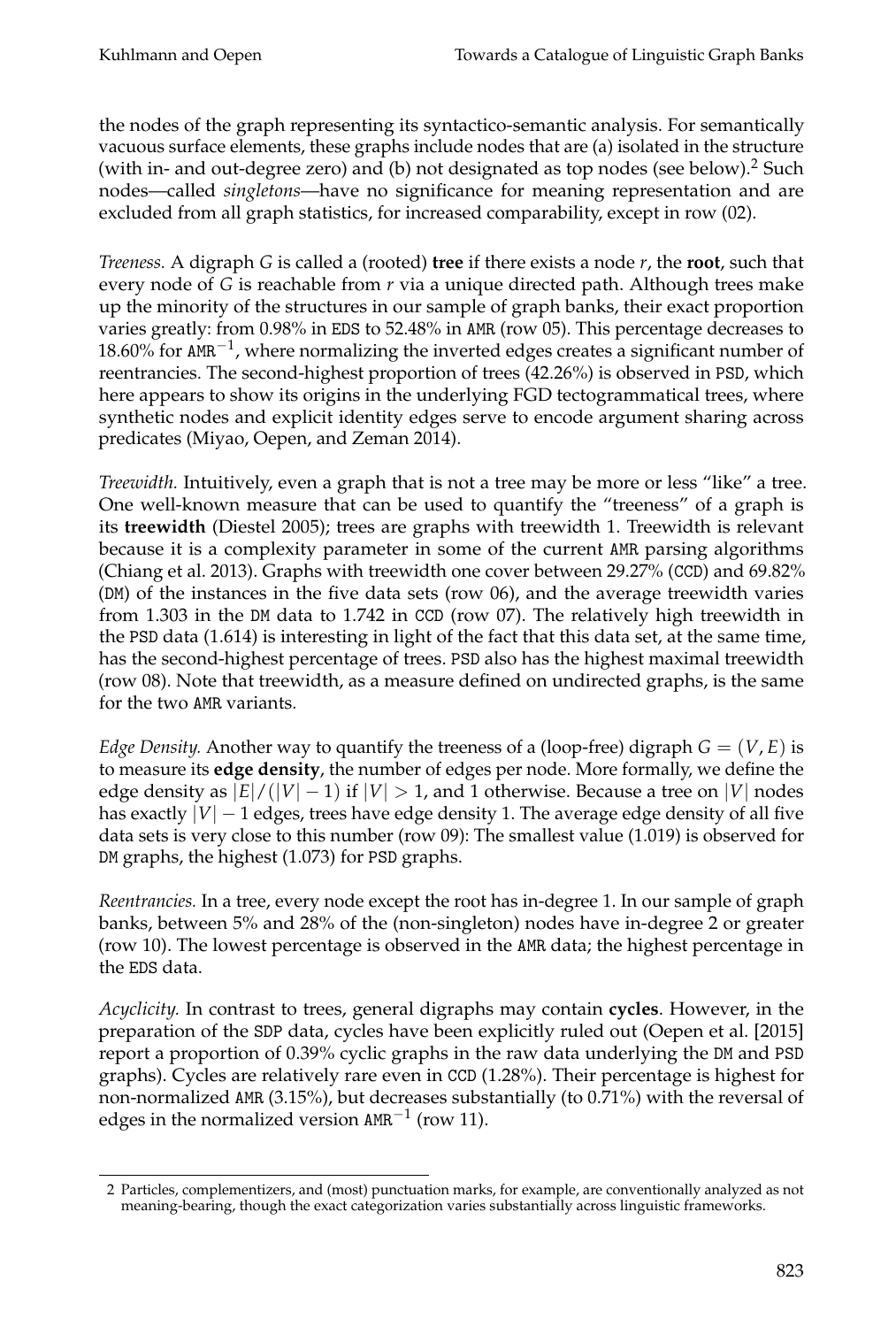*Connectedness.* Another central property of trees is that they are **connected**, meaning that there exists an undirected path between any pair of nodes. This property is characteristic for AMR graphs; but graphs in the other collections are not generally connected (row 12), with proportions of non-connected graphs between 0.7% (PSD) and 12.5% (CCD).

*Top Nodes.* In contrast to the unique root node in trees, graphs can have multiple (structural) roots, which we define as nodes with in-degree zero; with the exception of unnormalized AMR, the majority of graphs are multi-rooted in all our samples (row 13). Thus, all our graph banks distinguish one or several nodes in each graph as *top* nodes; these correspond to the most central semantic entities in the graph, usually the main predicates.<sup>3</sup> For DM, CCD, and AMR, each graph has at most one top node. In PSD, top nodes are derived in a way that can lead to multiple top nodes per sentence in the case of conjunction. Root nodes that are not top occur in all data sets except AMR (row 14), although their proportion varies greatly, from 4% in PSD to 47% in CCD. High proportions of non-top roots in CCD and DM can in part be explained by the treatment of non-scopal modifiers (e.g., most attributive adjectives and adverbs) as semantic predicates.

*Order-Related Properties.* In the three surface-oriented data sets, the left-to-right order of the tokens in a sentence induces a natural linear order on the nodes. This makes it possible to quantify the **length** of an edge as the distance between the left and the right endpoint. Row (15) shows that the average edge lengths in CCD and DM are comparable (2.582 and 2.684), whereas edges in the PSD data are significantly longer (3.320). This is at least partially related to the analysis of coordinate structures in PSD, where dependencies from the predicate have been propagated to all conjuncts.

A natural way to visualize a bilexical dependency graph is to draw its edges as semicircles in the halfplane above the sentence. A graph is called **noncrossing** if in such a drawing, the semicircles intersect only at their endpoints. This property is a natural generalization of **projectivity** as it is known from dependency trees (Kuhlmann and Nivre 2006), and like projectivity can be exploited to obtain polynomial parsing algorithms (Kuhlmann and Jonsson 2015; Schluter 2015). However, the coverage of the noncrossing property (row 16) is lower than that of projectivity on syntactic data sets: The proportion is largest (69.21%) in the DM data but significantly smaller (48.23%) in CCD. At the same time, a natural generalization of the noncrossing property, where one is allowed to also use the halfplane *below* the sentence for drawing edges, covers more than 98% of all three data sets (row 17); in theoretical computer science, this extended class of graphs is characterized by a property called *pagenumber two*. The statistics suggest that the forms of crossings that are expressed in the data are severely limited.

## **4. A Control Experiment on Parallel Text**

In comparing AMR to the other representations, a skeptic might argue that there are two separate dimensions at play, viz. (a) variation in text types and the phenomena they invoke and (b) actual linguistic differences in the semantic graphs. To tease these apart, we conduct a control experiment on the subset of graphs that all annotate the same basic text, 87 WSJ sentences from the PTB. A selection of our graph statistics over this parallel text is summarized in the bottom part of Table 1. Although it appears that this subset of graphs presents structurally mildly less complex and shorter (at an average length of 22 tokens) inputs, we find all general tendencies from Section 3 and relative ordering

<sup>3</sup> In AMR, top nodes are called **roots**, a term that we reserve for the above structural interpretation.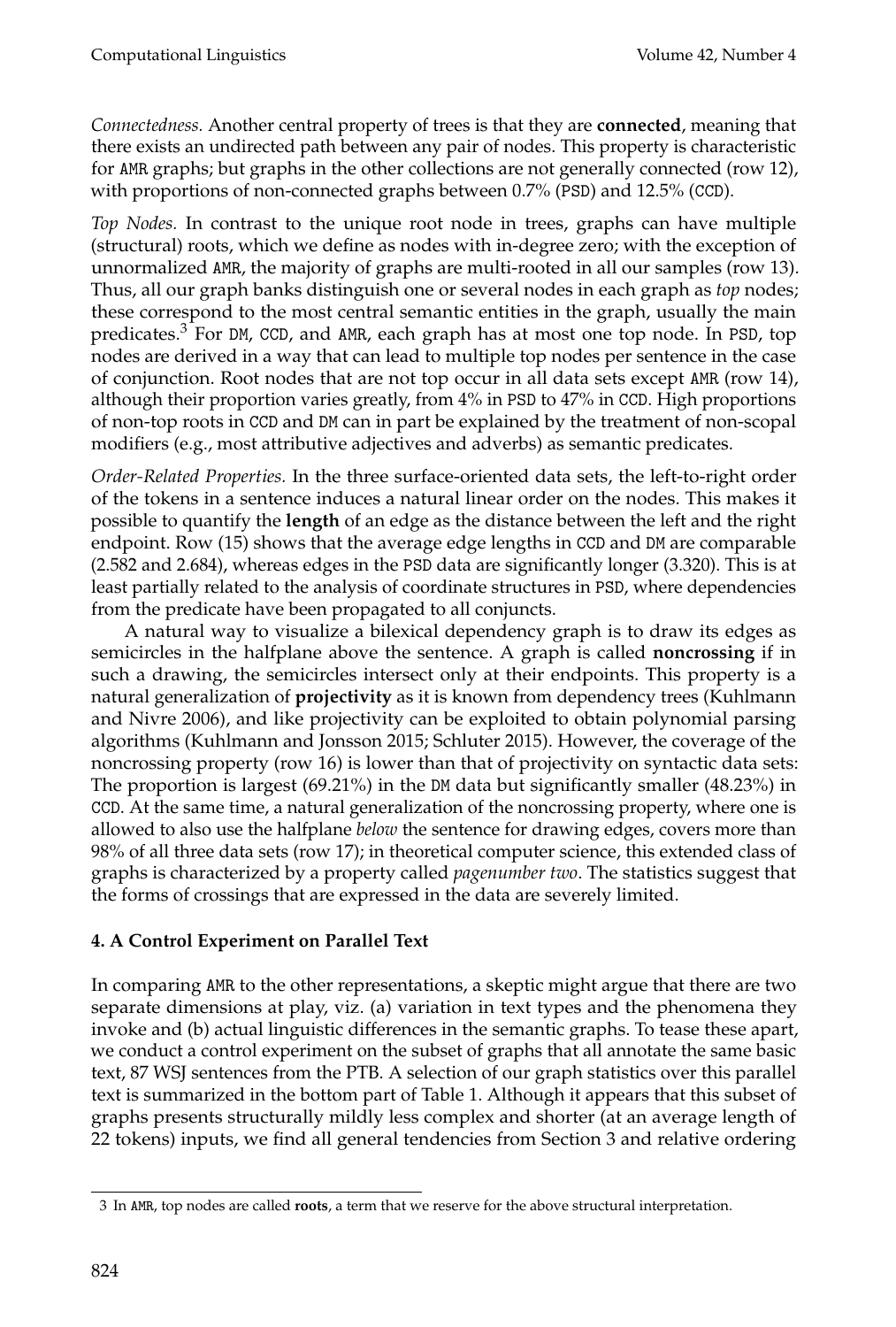among representations confirmed. Thus, we conjecture that these general contrasts primarily reflect contentful linguistic differences. As additional supporting evidence for this assumption, we observe that the statistics are remarkably stable—often to the third decimal—when using only half the available training data.

### **5. Outlook: A Community Resource**

We anticipate a bit of a cottage industry in linguistic graph banks and graph processing tasks over the next few years, which may make it difficult to keep track of contentful similarities and differences across frameworks and approaches. This pilot is intended to initiate the creation and maintenance of an on-line catalogue as a community resource.

To stimulate community engagement, we have (a) copied and expanded parts of this pilot into the ACL wiki, as well as (b) provided an open-source reference implementation of our toolkit for graph statistics. $4$  We seek to enable the developers of additional linguistic graph banks to adapt the software to their resources and then contribute statistics and documentation to the catalogue wiki. Our mid- to long-term goal in this effort is three-fold, viz. (a) to contribute to enhanced comparability and replicability; (b) to help identify sub-classes of digraphs for which efficient algorithms can be designed; and (c) to aid the discovery and contrastive discussion of substantive linguistic variation across resources, of the kind indicated speculatively in the examples of Section 3.

Current reported "parsing success" measures range between graph similarity  $F_1$ values in the mid sixties for AMR (Pust et al. 2015), high seventies for PSD (Martins and Almeida 2014), and low nineties for CCD and DM (Du, Sun, and Wan 2015; Miyao, Oepen, and Zeman 2014). Such variation may in principle be owed to diverging evaluation setups, to differences in linguistic "granularity" (i.e., the number and complexity of distinctions made), to the size, homogeneity, and consistency of training and test data, and of course to cumulative effort that has gone into advancing the state of the art on individual tasks. A shared understanding of these parameters in much greater depth will be a prerequisite to judging the relative suitability of different resources and approaches.

## **References**

- Abend, Omri and Ari Rappoport. 2013. UCCA. A semantics-based grammatical annotation scheme. In *Proceedings of the 10th International Conference on Computational Semantics*, pages 1–12, Potsdam.
- Ballesteros, Miguel, Bernd Bohnet, Simon Mille, and Leo Wanner. 2015. Data-driven deep syntactic dependency parsing. *Natural Language Engineering*, 22:1–36.
- Banarescu, Laura, Claire Bonial, Shu Cai, Madalina Georgescu, Kira Griffitt, Ulf Hermjakob, Kevin Knight, Philipp Koehn, Martha Palmer, and Nathan Schneider. 2013. Abstract Meaning Representation for sembanking. In *Proceedings of the 7th Linguistic Annotation Workshop and Interoperability with Discourse*, pages 178–186, Sofia.
- Basile, Valerio, Johan Bos, Kilian Evang, and Noortje Venhuizen. 2012. Developing a large semantically annotated corpus. In *Proceedings of the 8th International Conference on Language Resources and Evaluation*, pages 3196–3200, Istanbul.
- Cai, Shu and Kevin Knight. 2013. Smatch. An evaluation metric for semantic feature structures. In *Proceedings of the 51th Meeting of the Association for Computational Linguistics*, pages 748–752, Sofia.
- Chiang, David, Jacob Andreas, Daniel Bauer, Karl Moritz Hermann, Bevan Keeley Jones, and Kevin Knight. 2013. Parsing graphs with hyperedge replacement grammars. In *Proceedings of the 51st Annual Meeting of the Association for Computational Linguistics*, pages 924–932, Sofia.
- Clark, Stephen and James R. Curran. 2007. Wide-coverage efficient statistical

<sup>4</sup> http://www.aclweb.org/aclwiki/index.php?title=Graph\_Parsing\_(State\_of\_the\_Art).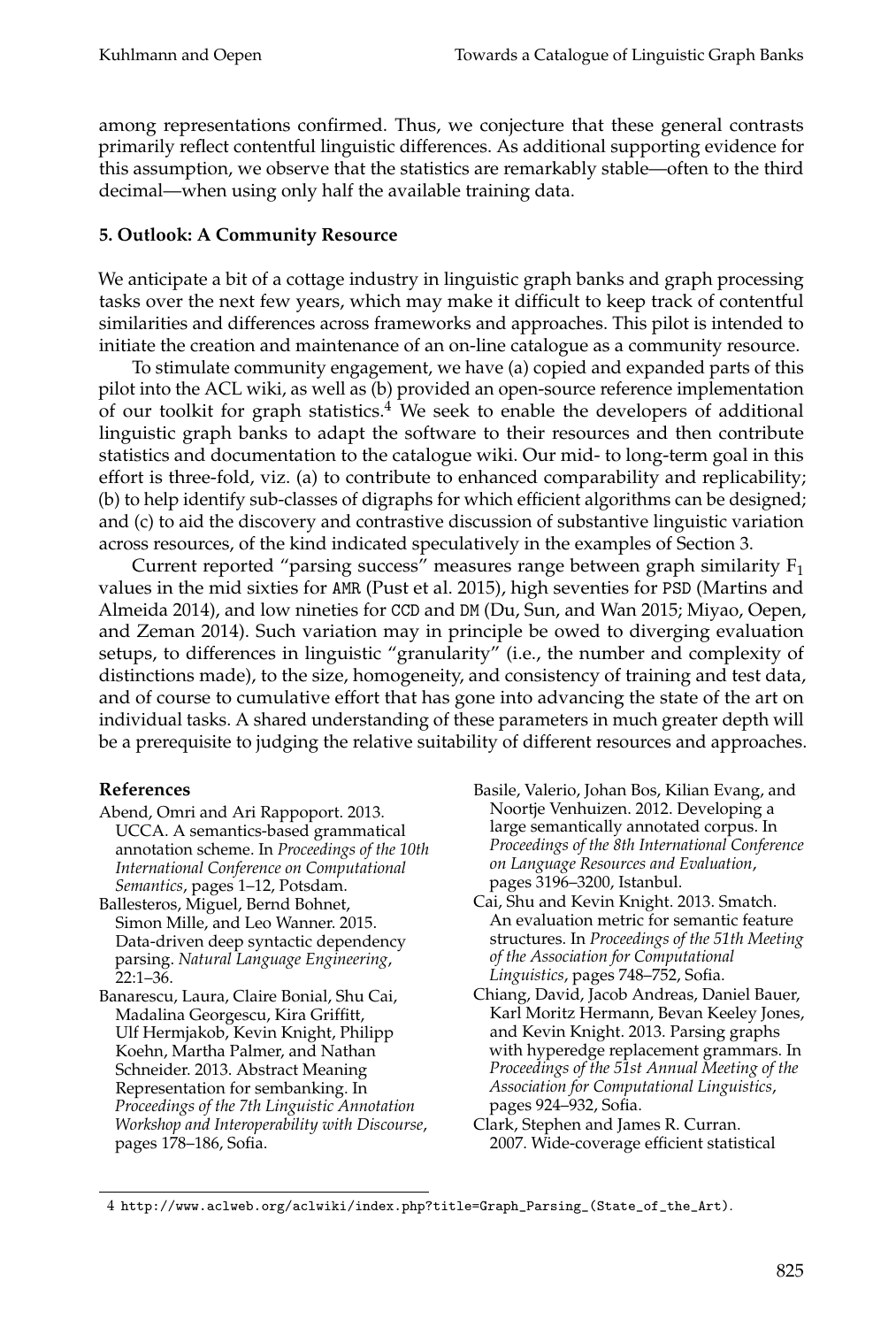parsing with CCG and log-linear models. *[Computational Linguistics](http://www.mitpressjournals.org/action/showLinks?system=10.1162%2Fcoli.2007.33.4.493)*, 33(4):493–552.

- Copestake, Ann, Dan Flickinger, Carl Pollard, and Ivan A. Sag. 2005. Minimal Recursion Semantics. An introduction. *[Research on](http://www.mitpressjournals.org/action/showLinks?crossref=10.1007%2Fs11168-006-6327-9) [Language and Computation](http://www.mitpressjournals.org/action/showLinks?crossref=10.1007%2Fs11168-006-6327-9)*, 3(4):281–332.
- Das, Dipanjan, Nathan Schneider, Desai Chen, and Noah A. Smith. 2010. Probabilistic frame-semantic parsing. In *Proceedings of Human Language Technologies: The 2010 Annual Conference of the North American Chapter of the Association for Computational Linguistics*, pages 948–956, Los Angeles, CA.
- de Marneffe, Marie-Catherine, Timothy Dozat, Natalia Silveira, Katri Haverinen, Filip Ginter, Joakim Nivre, and Christopher D. Manning. 2014. Universal Stanford dependencies. A cross-linguistic typology. In *Proceedings of the 9th International Conference on Language Resources and Evaluation*, pages 4585–4592, Reykjavik.
- Diestel, Reinhard. 2005. *Graph Theory*, volume 173 of *Graduate Texts in Mathematics*. Springer, 3rd edition.
- Du, Yantao, Weiwei Sun, and Xiaojun Wan. 2015. A data-driven, factorization parser for CCG dependency structures. In *Proceedings of the 53rd Meeting of the Association for Computational Linguistics and of the 7th International Joint Conference on Natural Language Processing*, pages 1545–1555, Bejing.
- Flanigan, Jeffrey, Sam Thomson, Jaime Carbonell, Chris Dyer, and Noah A. Smith. 2014. A discriminative graph-based parser for the Abstract Meaning Representation. In *Proceedings of the 52nd Meeting of the Association for Computational Linguistics*, pages 1426–1436, Baltimore, MD.
- Fowler, Timothy A. D. and Gerald Penn. 2010. Accurate context-free parsing with Combinatory Categorial Grammar. In *Proceedings of the 48th Meeting of the Association for Computational Linguistics*, pages 335–344, Uppsala.
- Hajič, Jan, Eva Hajičová, Jarmila Panevová, Petr Sgall, Ondřej Bojar, Silvie Cinková, Eva Fuˇcíková, Marie Mikulová, Petr Pajas, Jan Popelka, Jiří Semecký, Jana Šindlerová, Jan Štěpánek, Josef Toman, Zdeňka Urešová, and Zdeněk Žabokrtský. 2012. Announcing Prague Czech-English Dependency Treebank 2.0. In *Proceedings of the 8th International Conference on Language Resources and Evaluation*, pages 3153–3160, Istanbul.
- Hockenmaier, Julia and Mark Steedman. 2007. CCGbank. A corpus of CCG derivations

and dependency structures extracted from the Penn Treebank. *[Computational](http://www.mitpressjournals.org/action/showLinks?system=10.1162%2Fcoli.2007.33.3.355) [Linguistics](http://www.mitpressjournals.org/action/showLinks?system=10.1162%2Fcoli.2007.33.3.355)*, 33:355–396.

- Hovy, Eduard, Mitchell Marcus, Martha Palmer, Lance Ramshaw, and Ralph Weischedel. 2006. OntoNotes. The 90% solution. In *Proceedings of Human Language Technologies: The 2006 Annual Conference of the North American Chapter of the Association for Computational Linguistics, Companion Volume: Short Papers*, pages 57–60, New York.
- Ivanova, Angelina, Stephan Oepen, Lilja Øvrelid, and Dan Flickinger. 2012. Who did what to whom? A contrastive study of syntacto-semantic dependencies. In *Proceedings of the Sixth Linguistic Annotation Workshop*, pages 2–11, Jeju Island.
- Jones, Bevan Keeley, Sharon Goldwater, and Mark Johnson. 2013. Modeling graph languages with grammars extracted via tree decompositions. In *Proceedings of the 11th International Conference on Finite State Methods and Natural Language Processing*, pages 54–62, St. Andrews.
- Kuhlmann, Marco and Peter Jonsson. 2015. Parsing to noncrossing dependency graphs. *Transactions of the Association for Computational Linguistics*, 3:559–570.
- Kuhlmann, Marco and Joakim Nivre. 2006. Mildly non-projective dependency structures. In *Proceedings of the 21st International Conference on Computational Linguistics and the 44th Meeting of the Association for Computational Linguistics*, pages 507–514, Sydney.
- Langkilde, Irene and Kevin Knight. 1998. Generation that exploits corpus-based statistical knowledge. In *Proceedings of the 17th International Conference on Computational Linguistics and the 36th Meeting of the Association for Computational Linguistics*, pages 704–710, Montréal.
- Marcus, Mitchell, Beatrice Santorini, and Mary Ann Marcinkiewicz. 1993. Building a large annotated corpora of English. The Penn Treebank. *Computational Linguistics*, 19:313–330.
- Martins, André F. T. and Mariana S. C. Almeida. 2014. Priberam. A turbo semantic parser with second order features. In *Proceedings of the 9th International Workshop on Semantic Evaluation*, pages 471–476, Dublin.
- Miyao, Yusuke, Stephan Oepen, and Daniel Zeman. 2014. In-House. An ensemble of pre-existing off-the-shelf parsers. In *Proceedings of the 9th International Workshop on Semantic Evaluation*, pages 63–72, Dublin.